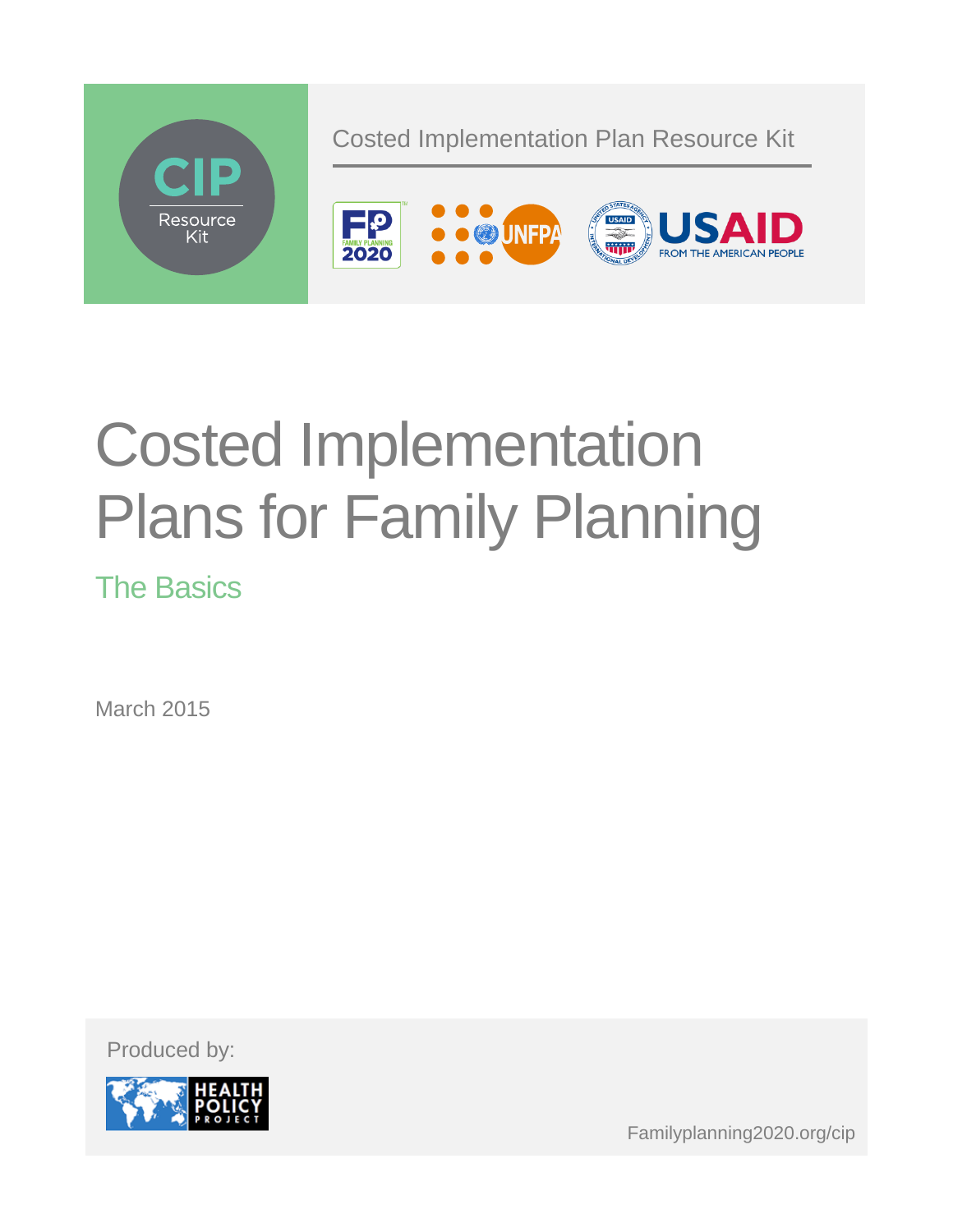## Disclaimer

The information provided in this document is not official U.S. Government information and does not necessarily represent the views or positions of the U.S. Agency for International Development.

The Health Policy Project is a five-year cooperative agreement funded by the U.S. Agency for International Development under Agreement No. AID-OAA-A-10- 00067, beginning September 30, 2010. It is implemented by Futures Group, in collaboration with Plan International USA, Avenir Health (formerly Futures Institute), Partners in Population and Development, Africa Regional Office (PPD ARO), Population Reference Bureau (PRB), RTI International, and the White Ribbon Alliance for Safe Motherhood (WRA).

# Contact Us

Health Policy Project 1331 Pennsylvania Ave NW Suite 600 Washington, DC 20004 **Phone:** (202) 775-9680 **Email:** policyinfo@futuresgroup.com www.healthpolicyproject.com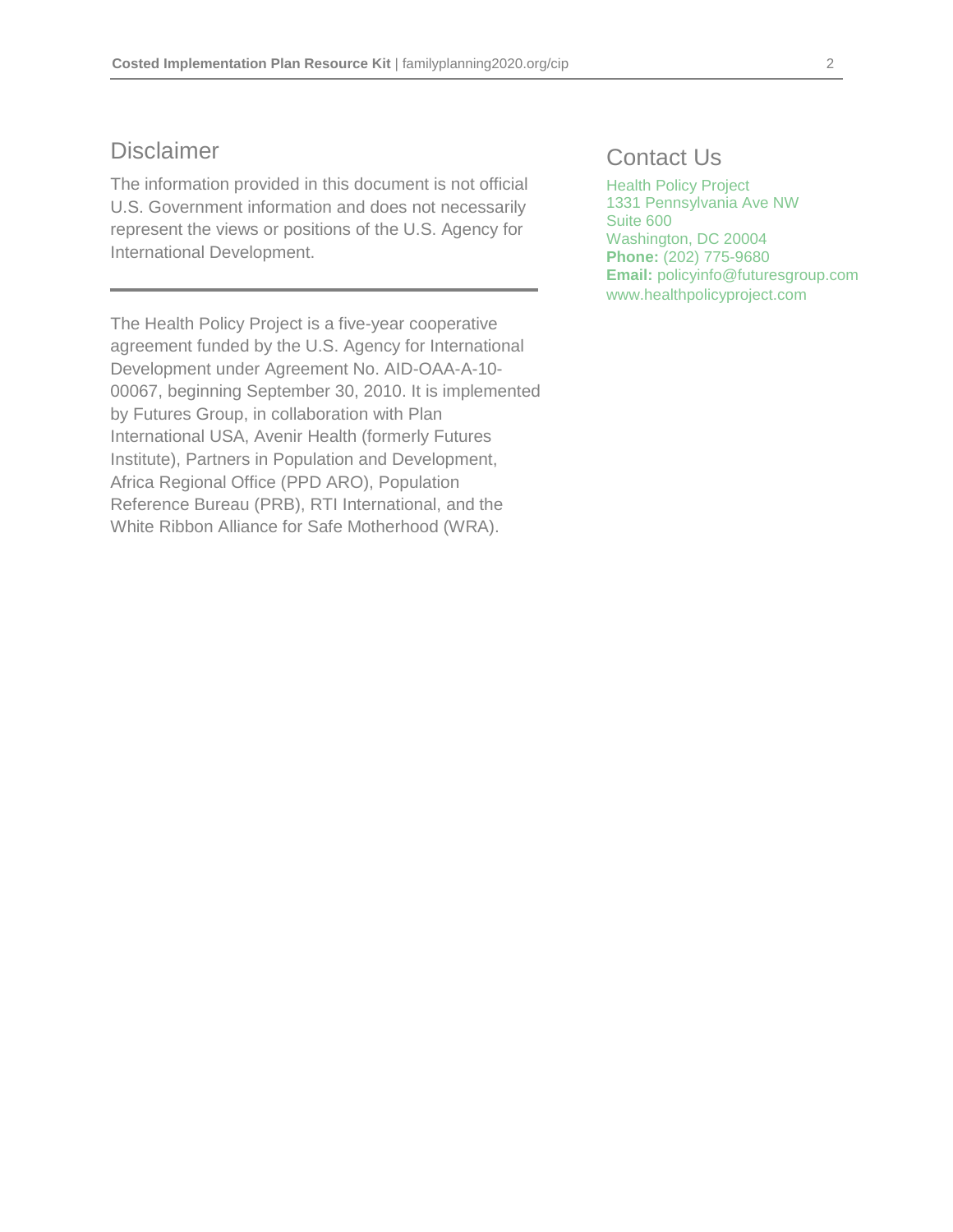#### **Why do a Costed Implementation Plan?**

To meet the demand for family planning, countries must be strategic in how they invest limited resources. A Costed Implementation Plan (CIP) is a multi-year roadmap to help governments achieve their family planning (FP) goals by the most effective, efficient means possible. A CIP, the product of a structured strategic planning process, enables governments to prioritize interventions, engage stakeholders around one strategy, forecast costs, and mobilize resources to meet any gaps.

#### **What does a CIP encompass?**

A CIP details the program activities and associated costs necessary to meet goals. It can define requirements for human, financial, and technical resources, as well as for commodities and equipment. Depending on country need, CIPs may be used to cover some or all of the thematic areas of an FP program, including demand creation; service delivery and access; contraceptive security; policy and enabling environment; financing; and stewardship, management, and accountability.

*"The CIP articulates the country's consensus-driven priorities for family planning. It guides current and new partners in their family planning investments and programs. The CIP is an endorsement by government and partners of the well-known fact that family planning saves the lives of women, newborns, and adolescents as well as contributes to the nation's socioeconomic development."*

> —Ms. Cecile Compaore, Deputy Representative, UNFPA Uganda

CIP products typically completed prior to a plan's launch include

- National Action Plan for Family Planning
- National FP situational analysis
- Stakeholder engagement plan
- Implementation framework with activity detail and timeline
- Detailed activity-based budgets
- Financial gap analysis
- Estimates of impacts
- Monitoring and evaluation tools
- Resource mobilization framework

Optional products include

- Regional activity plans and budgets
- Marketing and communications materials (e.g., brochures)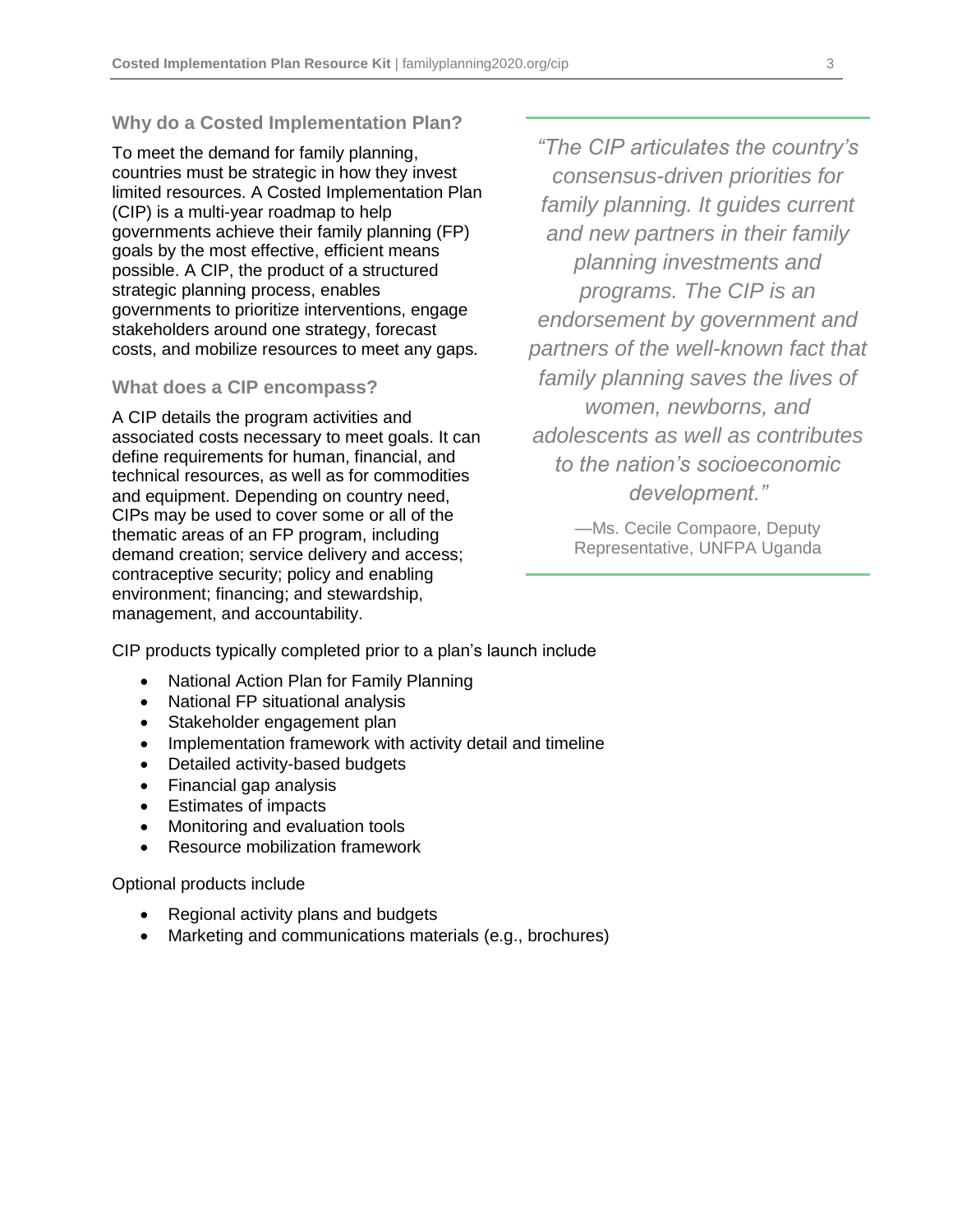### **How are CIPs used?**

A CIP helps governments translate their FP commitments and goals into concrete programs and policies. In some countries, international and regional FP campaigns have helped drive the use of CIPs. At the 2012 London Summit on Family Planning, a range of partners made commitments to enable an additional 120 million women to use contraceptives by 2020. Many countries are working to fulfill those commitments through a global partnership known as Family Planning 2020 (FP2020). In West Africa, the Ouagadougou Partnership has been another important catalyst, emerging from a 2011 conference during which countries agreed to reach at least 1 million additional women in the region with FP services by 2015.

For country programs, a CIP can help governments

*"The CIP has helped us to determine budgetary needs to reposition our family planning efforts. Monitoring the CIP is helping us to be more strategic in how resources are invested in the country to get results. Also, straightaway from the CIP launch in Tanzania, high-level officials started to look at FP as part of the development agenda."*

—Maurice Hiza, National Family Planning Coordinator, Government of Tanzania

- *Foster a unified country strategy for family planning:* The CIP process, which is participatory and consensus-driven, articulates key priorities and strategies for a government's FP program.
- *Serve as roadmap for implementation:* The CIP process ensures that specific targets are defined and that all necessary activities are planned and sequenced in a roadmap to deliver the outcomes on schedule for on-time achievement of the country's FP goals.
- *Estimate the impacts of interventions:* The CIP includes estimates of the demographic, health, and economic impacts of achieving FP goals and commitments. This information can help governments gauge the returns on their family planning investments.
- *Develop a budget:* The CIP includes detailed costs associated with FP program goals and commitments (including commodity costs and program activities). With a clear understanding of costs, governments can request needed funds from domestic and international sources.
- *Secure resource commitments:* The CIP process can help secure donor and government commitments for the FP program, identify funding gaps, and strengthen advocacy to ensure adequate funds are raised.
- *Monitor progress:* A CIP outlines how to measure and monitor performance, guiding any necessary course corrections.